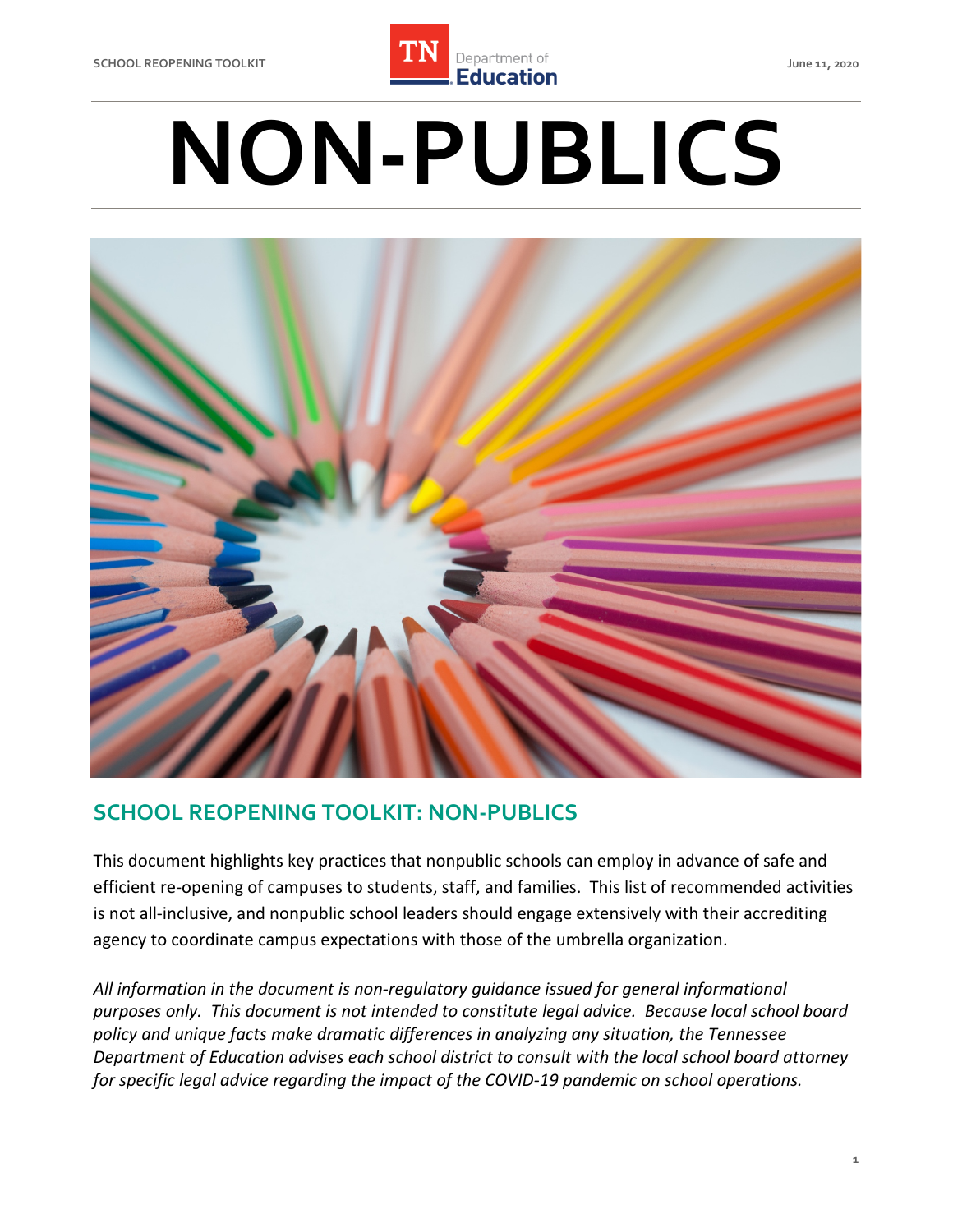

# **I. Summary**

 As nonpublic schools determine approaches to resuming instructional activities in a safe and thoughtful manner, the department's Nonpublic Schools team in the Division of School Models and Programs stands ready to assist in planning and technical assistance supports. Please feel free to reach out to Stephanie Ferrell, Director of Nonpublic School Programs, by phone at (615) 961-3363 or by e-mail at [stephanie.ferrell@tn.gov.](mailto:stephanie.ferrell@tn.gov)

In addition to these guidelines, nonpublic school leaders should also consult the "TDOE Reopening [Schools Guide"](https://www.tn.gov/content/dam/tn/education/health-&-safety/Reopening%20Schools%20-%20Overview%20Guide%20for%20LEAs.pdf) as well as specific toolkits for relevant information and resources located on the [Reopening Guidance](https://www.tn.gov/education/health-and-safety/update-on-coronavirus/reopening-guidance.html) page of the department's website. These toolkits provide more in-depth information that may also be useful to nonpublic schools and address numerous topics, including the following:

- *Academics*
- *Assessing Student Learning*
- *Communications*
- *Consolidated Funding Application (equitable services)*
- *Counseling*
- *Equitable Access & Opportunity*
- *Health & Public Health Procedures*
- *Policy & Legal Considerations*
- *Safety & Operations: Emergency Operations, Pandemic, Post-Recovery Evaluation*
- *Social Distancing at Schools*
- *Staffing*
- *Technology*
- *Transportation*
- *Wellbeing & Mental Health*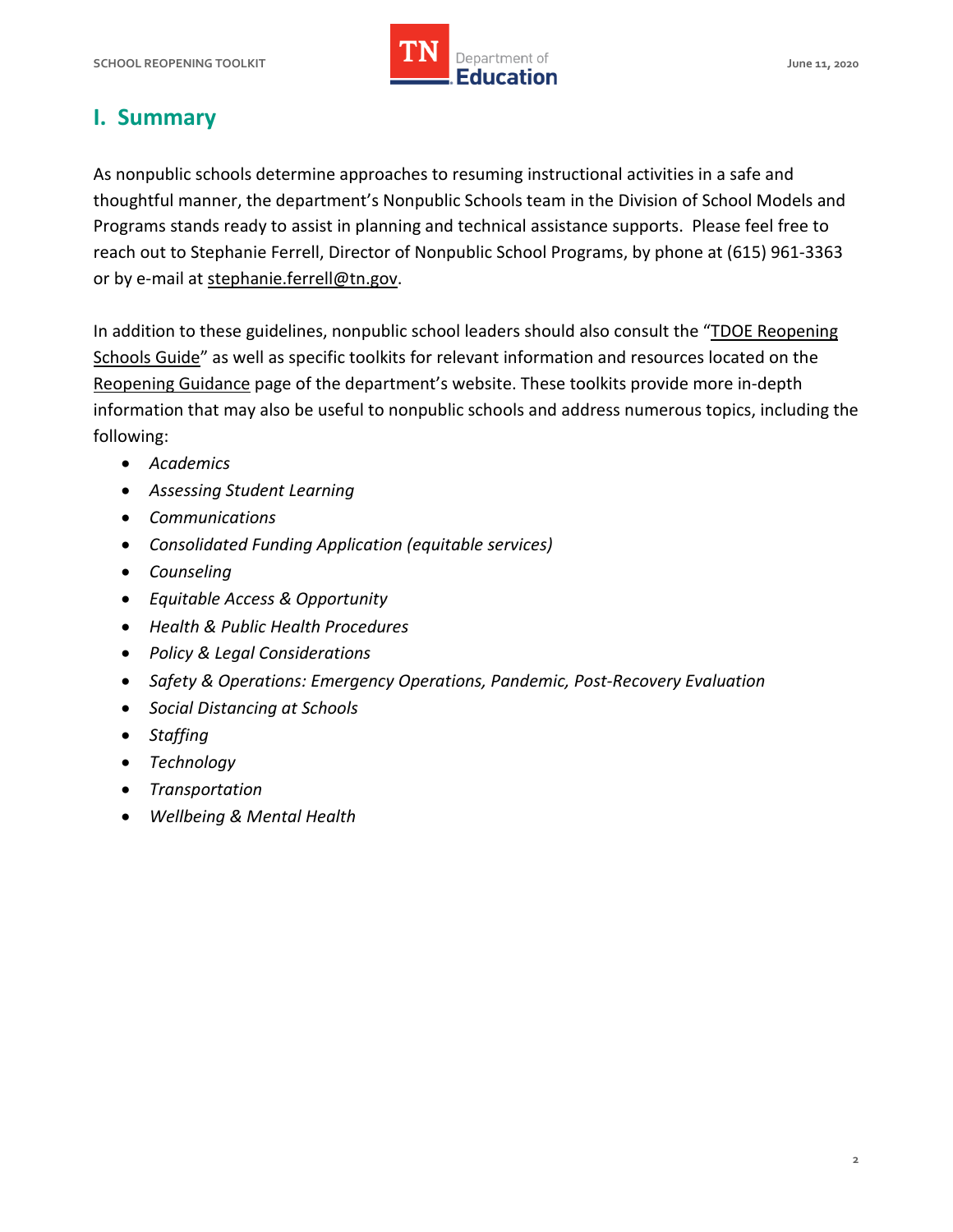

## **II. Checklist**

#### *Facility Preparation*

 Prior to students' return to school buildings, it is important that nonpublic school leaders undertake thorough facility preparation to ensure both the sanitization of all relevant facilities and the structuring of learning environments in a manner that decreases the likelihood of illness.

- contractors for specific services, it is important that leaders stress the same expectations to □ Ensure thorough cleaning and disinfecting of all school facilities, buses, equipment, books, and other relevant supplies. (In the event that a nonpublic school employs outside vendors and receive verification that these preparation activities have occurred).
- $\Box$  Conduct a thorough audit of existing classroom seating plans and determine the extent to which current furniture can be organized to allow for social distancing between students.
	- intentionally be blocked. As a rule of thumb, assume that existing table capacity should be decreased by half to ensure adequate social distancing. (e.g. Tables previously accommodating six students should be "right-sized" to three; tables accommodating four to two, etc.) Explicitly mark designated student work areas, dedicated distancing spaces, and seating positions with painter's tape or other similar  $\Box$  Classrooms utilizing group tables should identify those seating areas that will visual cues.
	- allow several feet of distance between them. To the extent possible, desk positions  $\Box$  Classrooms utilizing individual student desks should stagger their arrangement to should remain stationary and should in all cases be explicitly marked.
	- $\Box$  Identify any supplemental areas of the facility (e.g. library, intervention areas, technology labs, etc.) that may be utilized in the event that socially distanced classroom capacity is insufficient for specified instructional activities, as well as furniture that should be re-directed from classrooms to these areas.
- $\square$  Inspect communal areas (outdoor courtyards, cafeteria, auditorium, entrance and exit to proximity. locker rooms, etc.) to identify areas that could be subject to students congregating in close
	- $\square$  In areas subject to student congestion, identify specific positions and timeframes for adults to monitor movement and supervise students in a safe manner.
	- $\Box$  Create and post explicit signage demonstrating expectations for social distancing within those spaces in a developmentally appropriate format. (Elementary and early childhood campuses should utilize pictorial cues. Schools and communities with significant ELL populations should provide information in multiple languages.)
	- (cafeteria, auditorium, etc.), explicitly designate permissible seating areas as well as  $\square$  In any communal spaces that students utilize on a consistently scheduled basis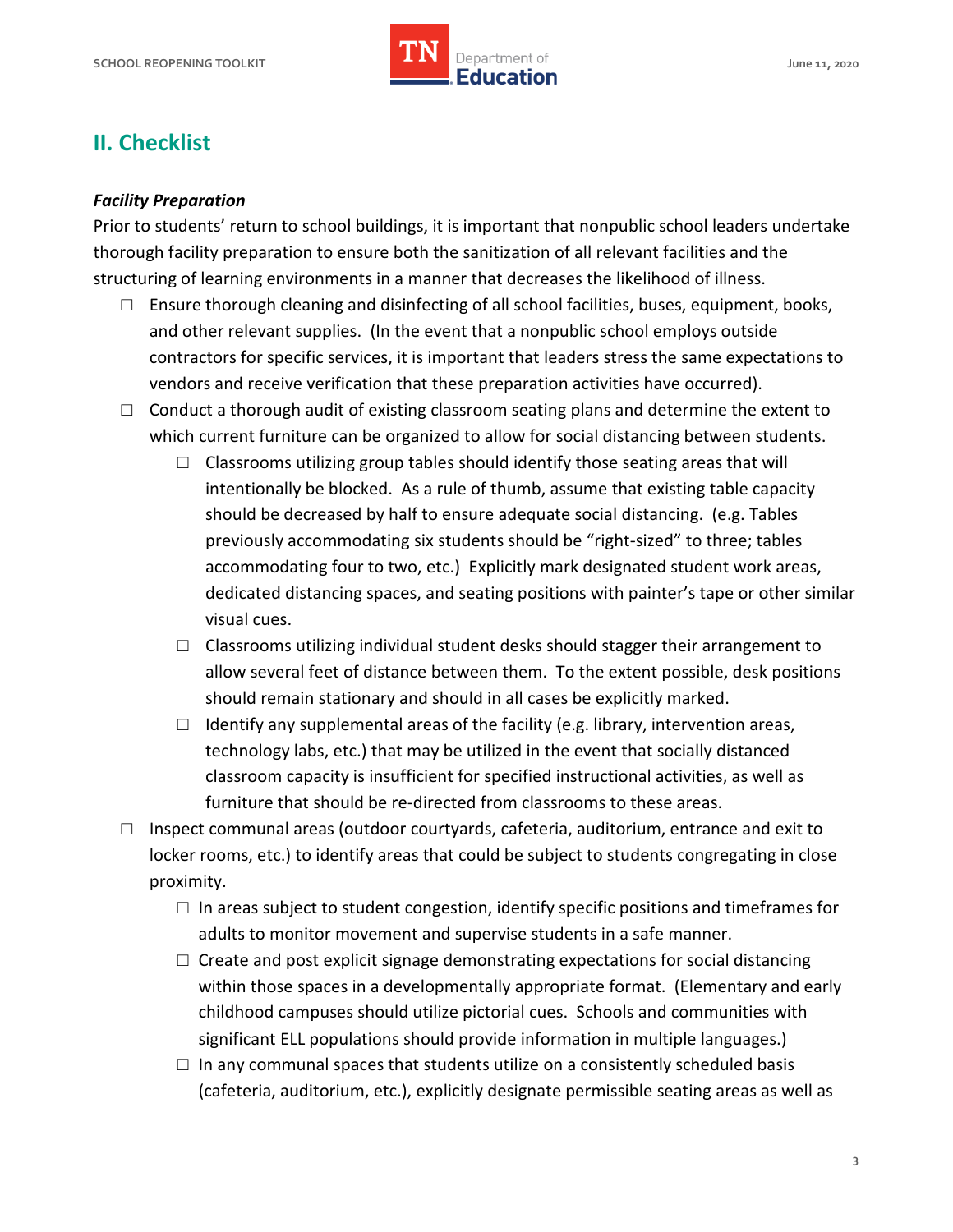#### **SCHOOL REOPENING TOOLKIT SCHOOL ASSESSED ASSESSED AT A PROPERTY OF A SERVICE OF A SERVICE OF A SCHOOL AND A June 11, 2020** *LIN* Department of **IMPLE Department of**

 distancing between students in lines, transitions, etc. In addition to specific demarcation of seats and/or floor areas, utilize laminated diagram, signage, and/or digital projectors to reiterate expectations to students and staff.

#### *Communication with Students & Families*

 Many families are understandably uncertain as they consider sending their students back into a campus environment, and will likely require explicit demonstration of the systems and safeguards their school(s) will employ to ensure student wellness and safety.

- $\Box$  Confirm if any messaging is being sent directly to parents by your accrediting agency or authorizing entity to ensure information provided by your school is not duplicative or contradictory.
- and expectations your nonpublic school will employ this school year. Key topics for  $\Box$  Schedule opportunities for parents and families to learn specifically about the procedures discussion may include:
	- The specific routines and expectations that students will be expected to follow in order to ensure health and safety
	- How classroom and other learning spaces will be structured to ensure adequate social distancing
	- **How parents and families can best prepare their children for a smooth start to** the school year under the current circumstances
	- COVID-19 health resources and information
	- **EXECT** School contact information for parents and families' questions
- $\square$  Some families will wish to see firsthand how the school has been structured to ensure their both socially-distanced in-person as well as virtual settings, and record these sessions so that families unable to attend can access the resources. students' safety, while others will wish to participate virtually. Schedule multiple meetings in
- $\square$  Include translation services in these meetings to ensure parents have the opportunity to ask questions in their native language.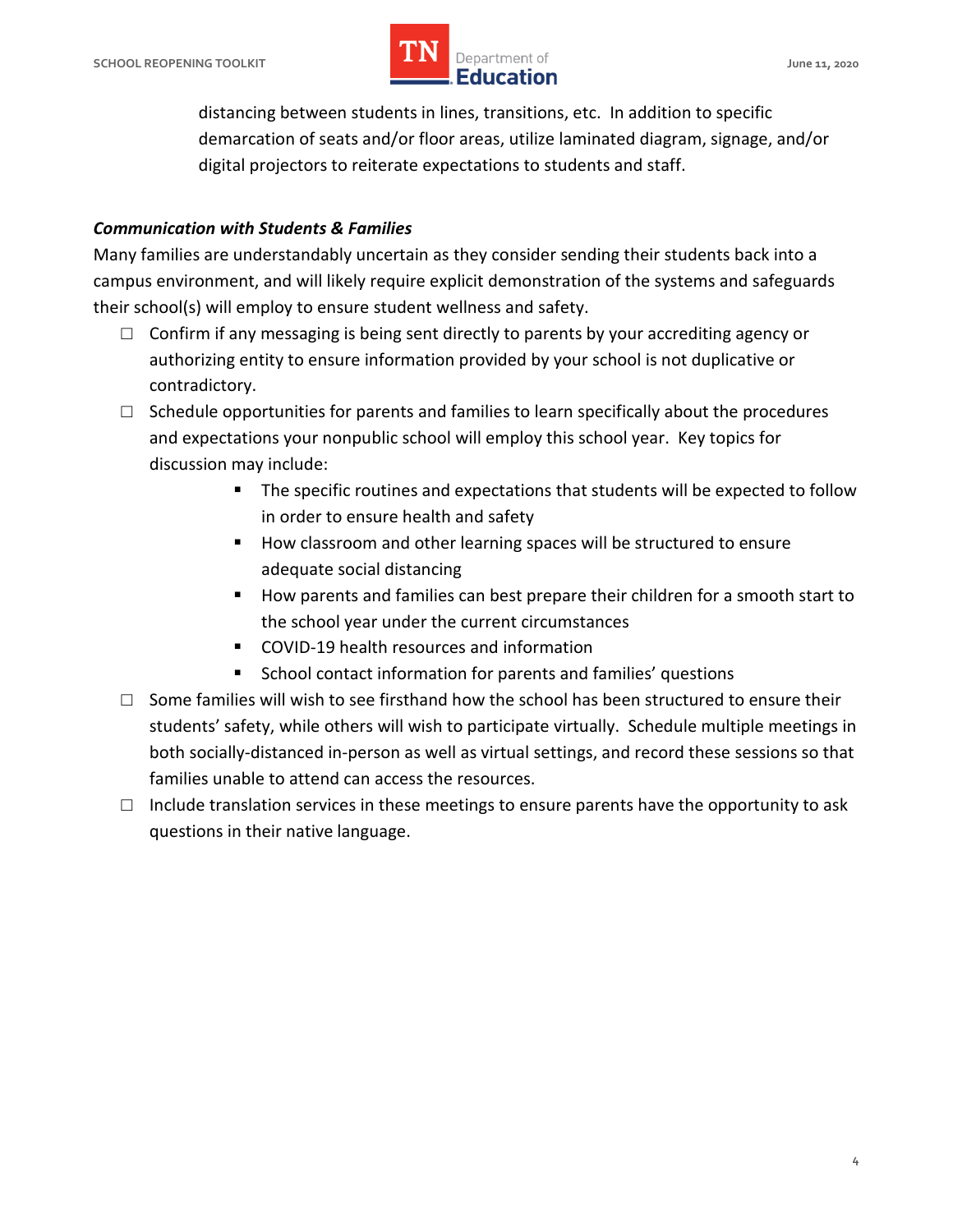

# **III. Best Practices**

#### *Re-Examine Campus Schedules & Procedures*

- $\square$  It will be important to consider whether additional time will now be required for specific campus and classroom procedures (e.g. restroom breaks, cafeteria lines, class transitions, end-of-day dismissal, etc.) that now must include social distancing precautions.
- $\Box$  In addition, leaders will wish to identify any and all times and locations in which adult supervision will be required to ensure student adherence to social distancing expectations.<br>When in doubt, budget additional staff capacity to ensure these duties are explicitly When in doubt, budget additional staff capacity to ensure these duties are explicitly scheduled rather than improvised.

#### *Staff Training*

 Campus-wide student safety and consistent social distancing can only occur if all adults on a school site are reinforcing expectations and routines.

- $\square$  Allocate targeted blocks of time during faculty & staff pre-service training to practice safety systems & routines.
- $\square$  It is therefore critical that all faculty and staff are able to observe explicit modeling of the practices they are expected to emulate and practice these routines until they demonstrate mastery.
- guidelines, but also specific days, times, and locations where they will be needed to  $\Box$  Nonpublic school leaders should not only furnish teachers and support staff with detailed guidance on how classroom systems and routines may require modification based on these supervise students.
- □ Nonpublic school leaders may also ask teachers and support staff to generate ideal responses to scenarios that may occur in the course of their supervision of students in a socially distanced and safe manner.
- $\Box$  Before teachers and support staff are permitted to interact directly with students, they related procedures in both their classroom and broader campus settings. should demonstrate their understanding and adoption of campus expectations and safety-

#### *Dedicate Time for Students to Practice Campus Safety Systems & Expectations*

 Regardless of their grade level, students may feel uneasy or unfamiliar with newly-adopted systems and expectations this year. It is therefore more important than ever that they are provided not just with explicit teaching in these areas, but also opportunities to practice and demonstrate full comprehension.

throughout the student's academic day. Every teacher should be equipped to deliver a  $\Box$  Explicit instruction on campus safety systems and procedures should be reinforced